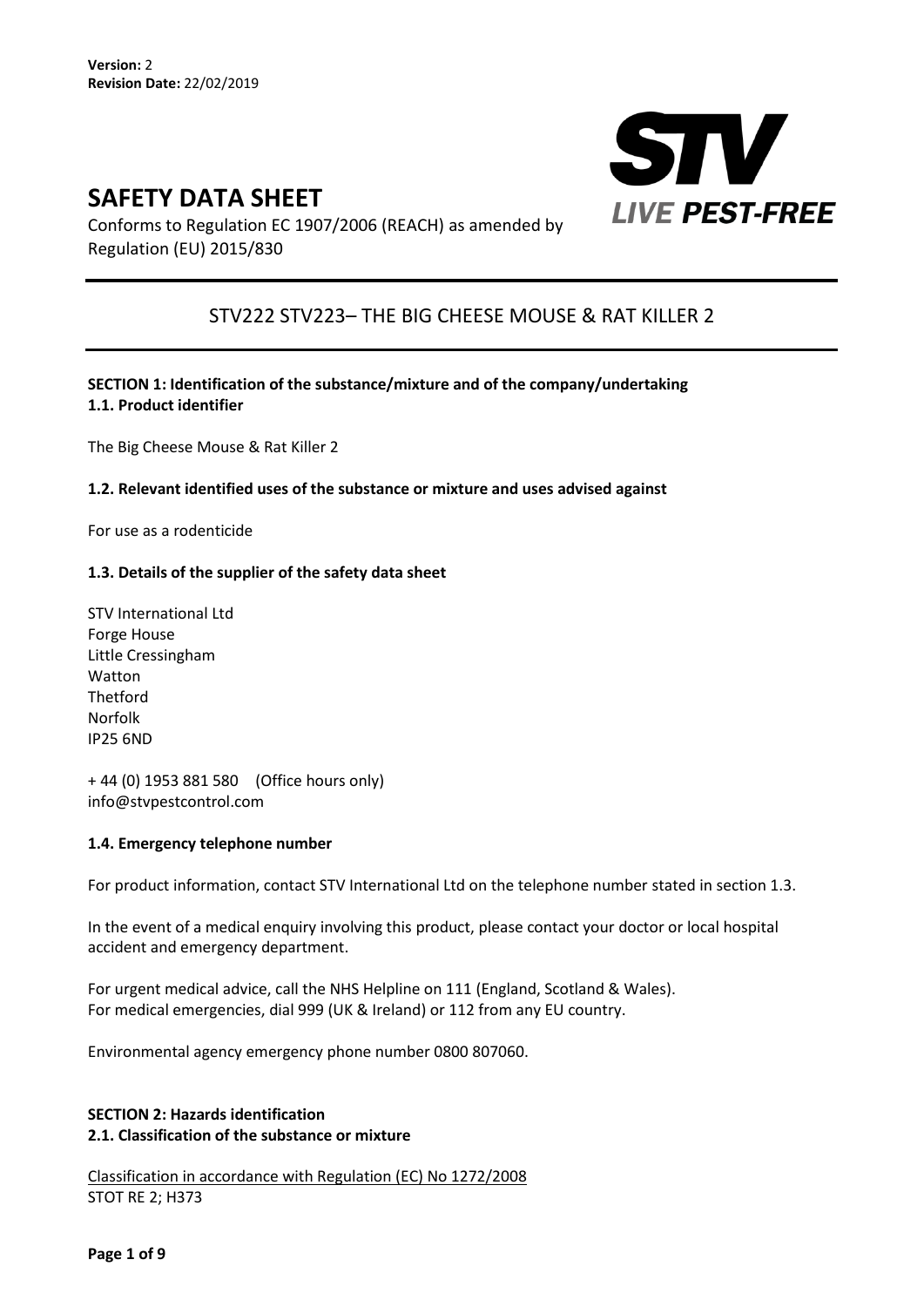### **2.2. Label elements**

Hazard Pictogram GHS08



Signal Word Warning

Hazard Statements

H373 May cause damage to organs (Blood) through prolonged or repeated exposure.

# Precautionary Statements

- P102 Keep out of reach of children.
- P103 Read label before use.
- P220 Keep / Store away from foodstuffs, beverages and animal feeding stuffs.
- P262 Do not get on skin.
- P270 Do not eat, drink or smoke when using this product.
- P273 Avoid release to the environment.
- P280 Wear protective gloves [Professional users].
- P301+ P310 IF SWALLOWED: Immediately call a POISON CENTER or doctor/physician.
- P404 Store in a closed container.
- P405 Store locked up.
- P501 Dispose of contents/container in accordance with local regulations.

#### Other labelling required under Regulation (EC) 1272/2008

EUH401 To avoid risks to human health and the environment, comply with the instructions for use.

# **2.3. Other hazards**

This mixture does not meet the criteria for PBT or vPvB in accordance with Annex XIII of Regulation (EC) No 1907/2006 (REACH).

# **SECTION 3: Composition/information on ingredients**

#### **3.2. Mixtures**

| <b>Chemical Name</b> | <b>CAS/EC No</b>        | <b>Classification in</b><br>accordance with<br><b>Regulation (EC)</b><br>1272/2008                                         | Conc <sup>[%]</sup> |
|----------------------|-------------------------|----------------------------------------------------------------------------------------------------------------------------|---------------------|
| 2,2'-Imino Diethanol | 111-42-2<br>203-868-0   | Acute Tox. 4 - H302<br>Skin Irrit. 2 - H315<br>Eye Dam. 1 - H318<br><b>STOT RE 2 - H373</b><br>Aquatic Chronic 3 -<br>H412 | < 0.1               |
| DIFENACOUM (EU)      | 56073-07-5<br>259-978-4 | Acute Tox. 1 - H300<br>Acute Tox. 1 - H310<br>Acute Tox. 1 - H330<br>Repr. 1B - H360D<br><b>STOT RE 1 - H372</b>           | 0.0025              |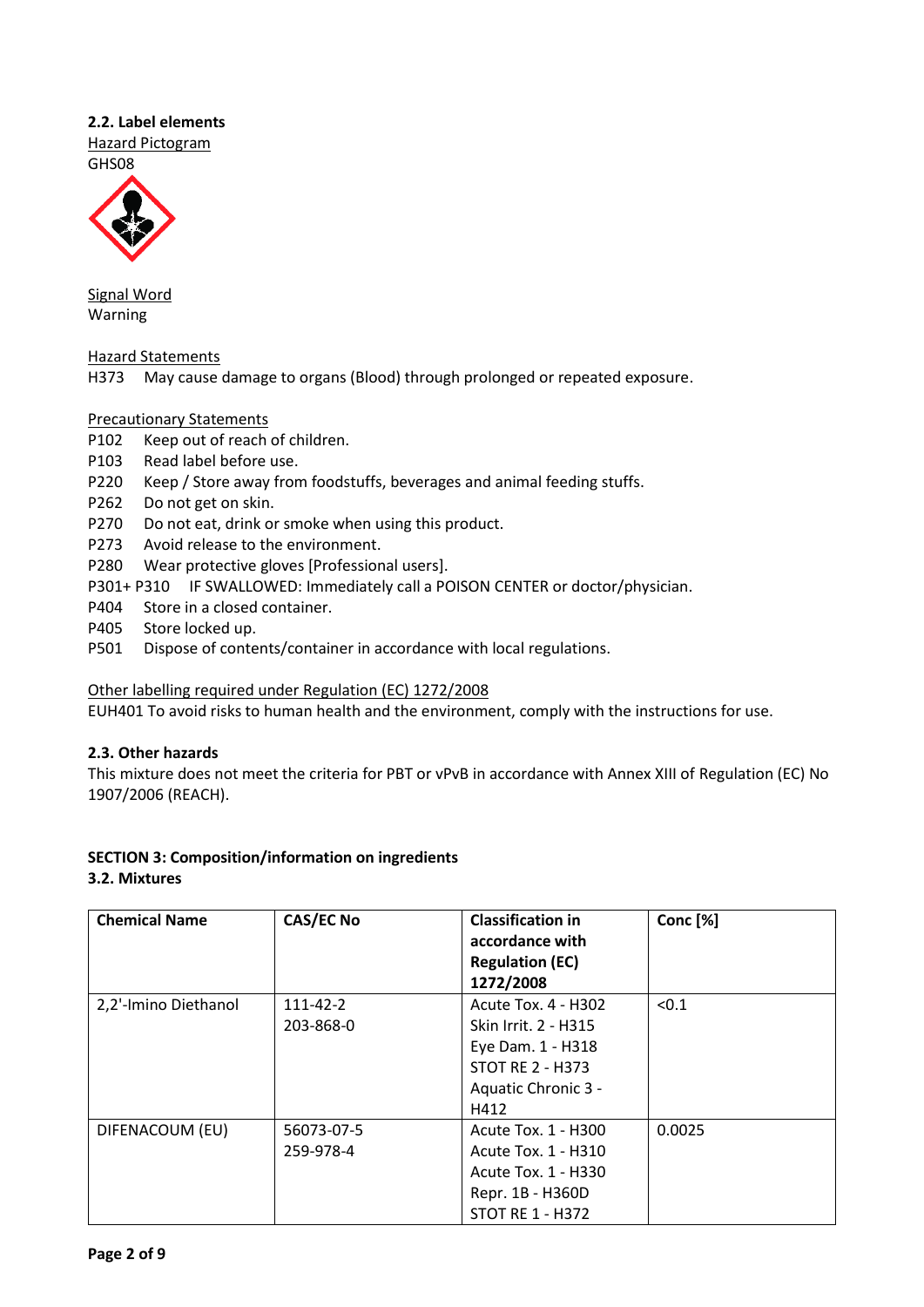|                     |           | Aquatic Acute 1 - H400<br>Aquatic Chronic 1 -<br>H410<br>M factor (Acute) = $10$<br>M factor (Chronic) = 10 |       |
|---------------------|-----------|-------------------------------------------------------------------------------------------------------------|-------|
|                     |           |                                                                                                             |       |
| Denatonium Benzoate | 3734-33-6 | Acute Tox. 4 - H302                                                                                         | 0.001 |
|                     | 223-095-2 | Acute Tox. 4 - H332                                                                                         |       |
|                     |           | Skin Irrit. 2 - H315                                                                                        |       |
|                     |           | Eye Irrit. 2 - H319                                                                                         |       |
|                     |           | Aquatic Chronic 3 -                                                                                         |       |
|                     |           | H412                                                                                                        |       |

Full text of hazard statements is displayed in section 16.

# **SECTION 4: First aid measures**

# **4.1. Description of first aid measures**

### General information

In case of accident or if you feel unwell, seek medical advice immediately (show the label where possible). Advice for Medical Doctors: Difenacoum is an indirect anti-coagulant. Phytomenadione, Vitamin K, is antidotal. Determin prothrombin time not less than 18 hours after consumption. If elevated, administer Vitamin K1 until prothrombin time normalises. Continue determination of prothrombin time for two weeks after withdrawal of antidote and resume treatment if elevation occurs in that time.

#### Inhalation

Due to the physical nature of this product, exposure by this route is unlikely. IF INHALED: Move affected person to fresh air and keep warm and at rest in a position comfortable for breathing. Get medical attention if symptoms are severe or persist.

#### Skin

May cause irritation to susceptible persons. If skin irritation occurs wash with soap and water. Immediately remove contaminated clothing. Get medical attention if symptoms are severe or persist.

Eyes

May cause irritation to susceptible persons. Rinse with plenty of water and seek medical advice.

Ingestion

Rinse mouth thoroughly with water. Do not induce vomiting. Get medical attention immediately.

# **4.2. Most important symptoms and effects, both acute and delayed**

General - The severity of the symptoms described will vary dependent on the concentration and the length of exposure.

Inhalation - Unlikely to present an inhalation hazard. If symptoms develop move the exposed person to fresh air. Immediately obtain medical advice.

Ingestion - Rinse mouth. Do NOT induce vomiting. Call a doctor immediately.

Skin contact - May cause irritation.

Eye contact - May be slightly irritating to eyes.

# **4.3. Indication of any immediate medical attention and special treatment needed**

No specific advice. Treat symptomatically.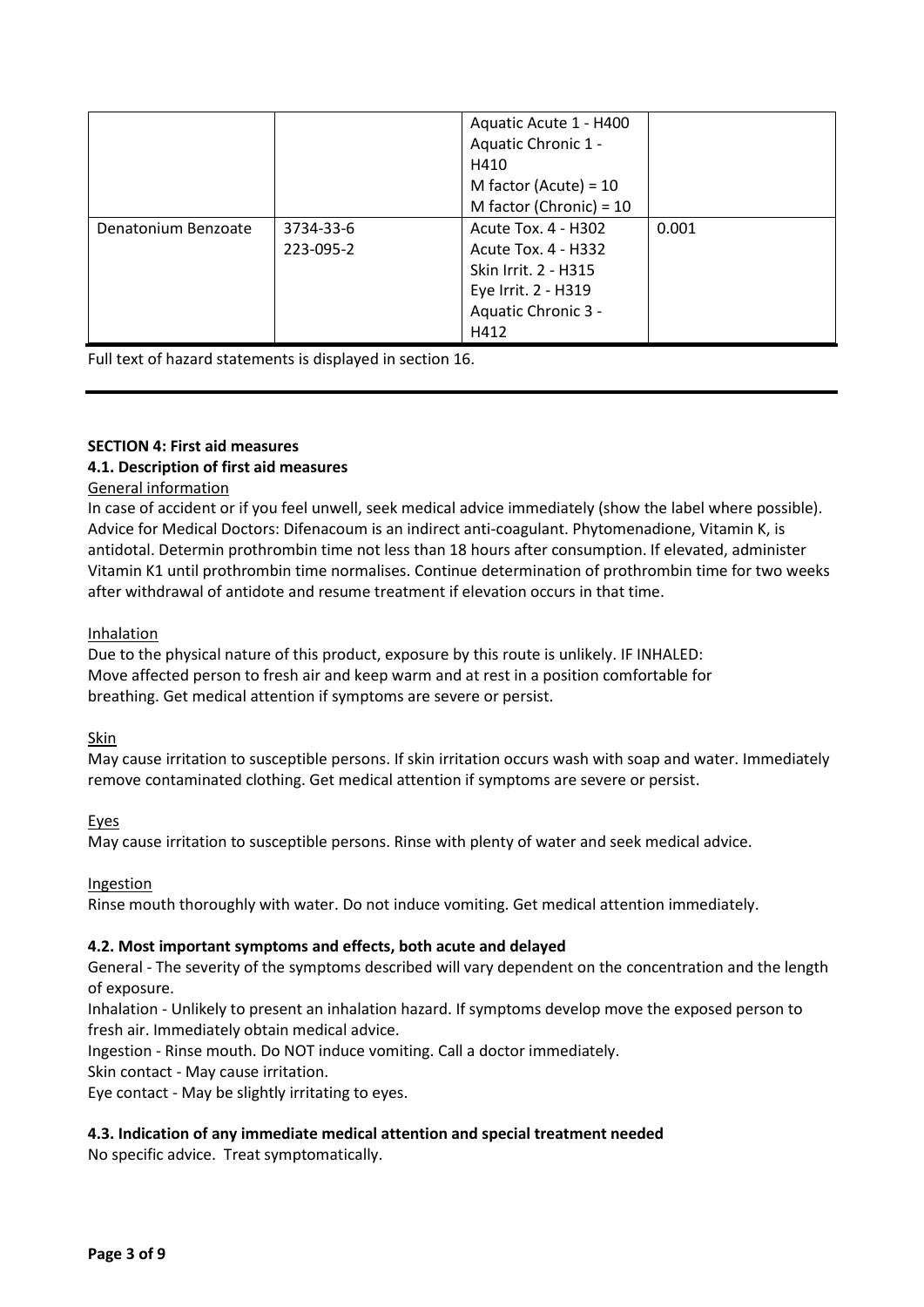### **SECTION 5: Firefighting measures**

### **5.1. Extinguishing media**

### Suitable extinguishing media

Extinguish with alcohol-resistant foam, carbon dioxide, dry powder or water fog. Use fire extinguishing media suitable for the surrounding fire.

#### Unsuitable extinguishing media

Do not use water jet as an extinguisher, as this will spread the fire.

### **5.2. Special hazards arising from the substance or mixture**

Thermal decomposition or combustion products may include the following substances: Harmful gases or vapours.

### **5.3. Advice for firefighters**

Avoid breathing fire gases or vapours. Evacuate area. Cool containers exposed to heat with water spray and remove them from the fire area if it can be done without risk. Cool containers exposed to flames with water after the fire is out.

Water positive-pressure self-contained breathing apparatus (SCBA) and appropriate clothing. Firefighters clothing conforming to European standard EN469 (including helmets, protective boots and gloves) will provide a basic level of protection for chemical incidents.

### **SECTION 6: Accidental release measures**

### **6.1. Personal precautions, protective equipment and emergency procedures**

Wear protective clothing as described in Section 8 of this safety data sheet.

#### **6.2. Environmental precautions**

Avoid discharge into the aquatic environment.

#### **6.3. Methods and material for containment and cleaning up**

Reuse or recycle products wherever possible. Collect spillages with a shovel and broom, or similar and reuse, if possible. Collect and place in a suitable waste disposal containers and seal securely. Flush contaminated area with plenty of water. Wash thoroughly after dealing with a spillage. Dispose of contents/container in accordance with national regulations.

#### **6.4. Reference to other sections**

See section 1 for emergency contact information. See section 8 for information on appropriate personal protective equipment. See section 13 for additional waste treatment information

#### **SECTION 7: Handling and storage**

# **7.1. Precautions for safe handling**

Avoid contact with skin and eyes. Keep away from heat, hot surfaces, sparks, open flames and other ignition sources. No smoking. Good personal hygiene is necessary. Wash hands and contaminated areas with water and soap before leaving the work site. Read label before use.

#### **7.2. Conditions for safe storage, including any incompatibilities**

Store in a cool, dry location. Store only in the original receptacle. Keep containers tightly closed in a wellventilated place. Take suitable precautions when opening sealed containers, as pressure can build up during storage.

Keep away from sources of heat. Keep out of the reach of children. Store away from foodstuffs. Keep away from oxidizing agents.

**7.3. Specific end use(s)** 

For use as a rodenticide

**Page 4 of 9**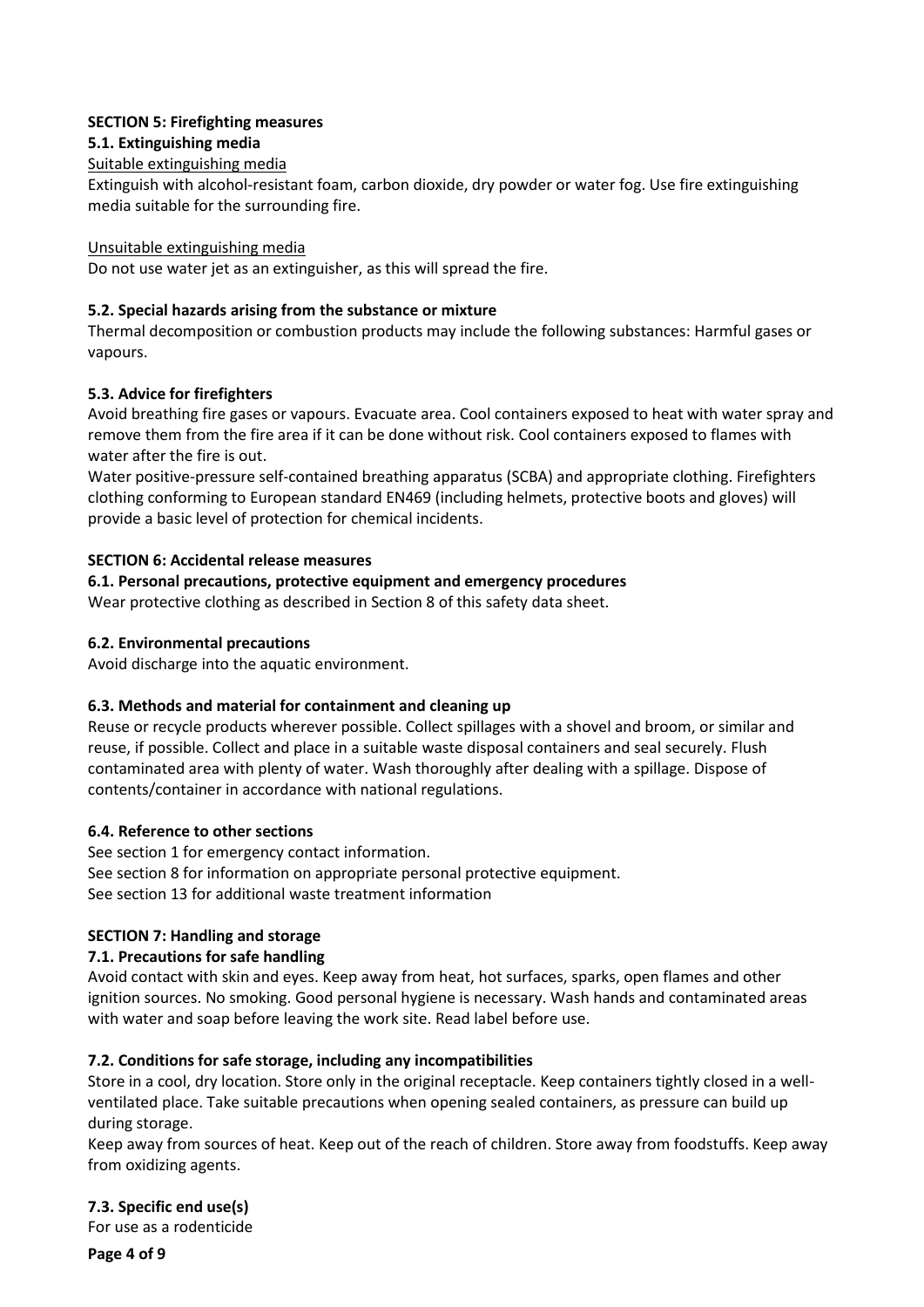#### **SECTION 8: Exposure controls/personal protection 8.1. Control parameters**  Occupational exposure limits

Propane-1,2-diol (Propane-1,2-diol Particulates) WEL 8-Hr limit mg/M3: 10

Propane-1,2-diol (Propane-1,2-diol total vapour and particulates) WEL 8-Hr limit ppm: 150

Flour WEL 8-Hr limit mg/M3: 10 WEL 15 min limit mg/M3: 30

#### **8.2. Exposure controls**

Engineering controls

Provide adequate ventilation.

#### Personal protection

Body protection must be chosen depending on activity and possible exposure, for example apron, protective boots, chemical-protection suit.

Handle in accordance with good hygiene and safety practice. Wearing of closed work clothing is recommended. Avoid contact with the skin, eyes and clothing. Store work clothing separately.

Eye/face protection

No specific eye protection required during normal use. Avoid contact with eyes.

Hand protection Suitable chemical resistant gloves are recommended for professional users.

Respiratory protection No specific recommendations. Provide adequate ventilation.

#### Environmental exposure controls

Not regarded as dangerous for the environment. Keep container tightly sealed when not in use. Avoid release to the environment.

Hygiene measures

Wash hands thoroughly after handling. Wash at the end of each work shift and before eating, smoking and using the toilet. Do not eat, drink or smoke when using this product.

#### **SECTION 9: Physical and chemical properties**

**9.1. Information on basic physical and chemical properties** 

Appearance: Red paste

Odour: Characteristic

Odour threshold: Information not available

pH: Information not available

Melting point/freezing point: Information not available

Initial boiling point and boiling range: Information not available

Flash point: Information not available

Evaporation rate: Information not available

Flammability: Combustible

Upper/lower flammability or explosive limits: Information not available

Vapour pressure: Information not available

Vapour density: Information not available

Relative density: Information not available

**Page 5 of 9**

WEL 8Hr limit mg/M3: 474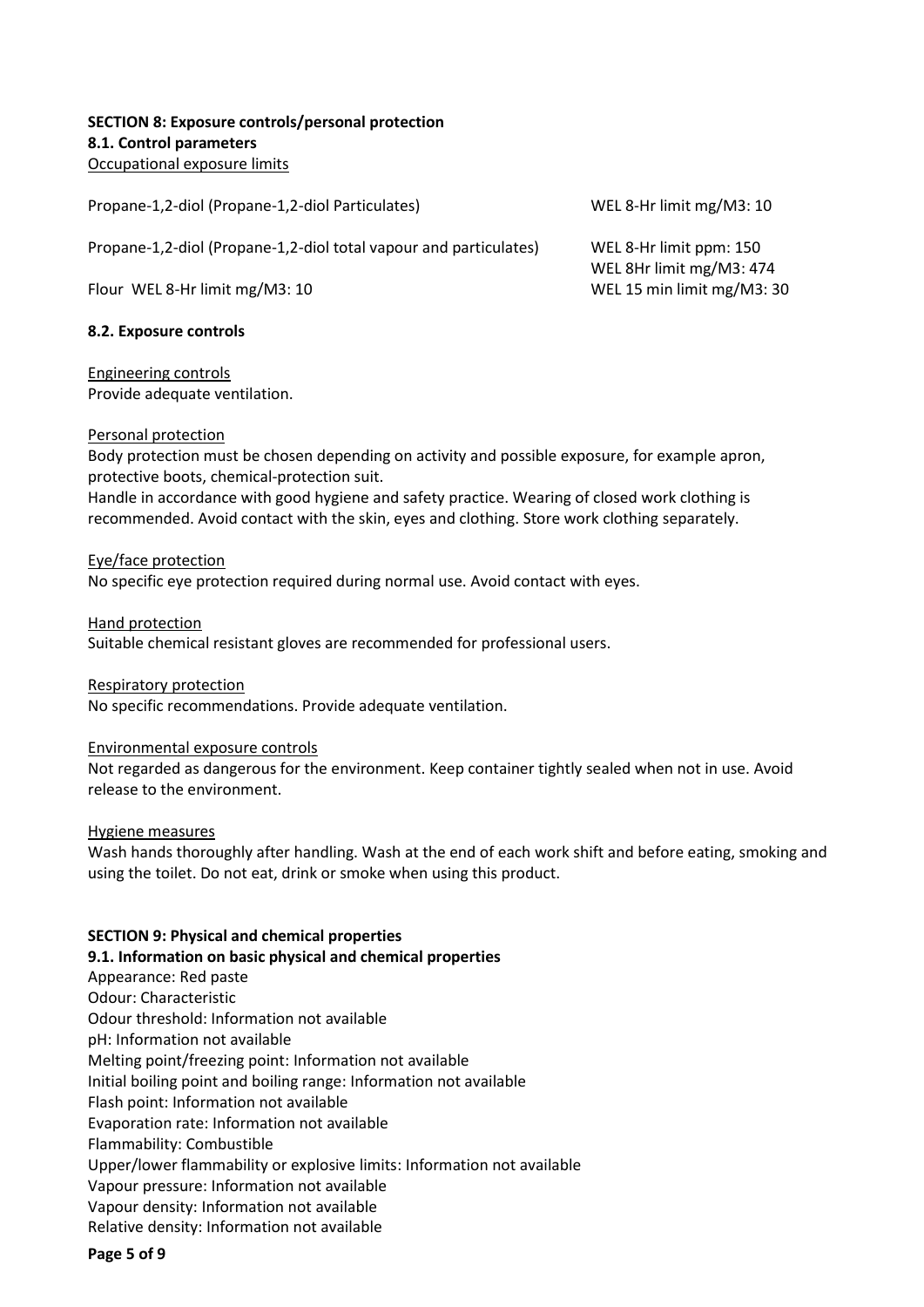Solubility(ies): Information not available Partition coefficient: n-octanol/water: Information not available Auto-ignition temperature: Information not available Decomposition temperature: Information not available Viscosity: Information not available Explosive properties: Not considered to be explosive Oxidising properties: Not oxidising

#### **9.2. Other information**

None

#### **SECTION 10: Stability and reactivity**

**10.1. Reactivity** 

There are no known reactivity hazards associated with this product.

#### **10.2. Chemical stability**

Stable at normal ambient temperatures and when used as recommended. Stable under the prescribed storage conditions.

#### **10.3. Possibility of hazardous reactions**

Keep away from: Oxidising agents.

#### **10.4. Conditions to avoid**

Avoid heat, flames and other sources of ignition.

#### **10.5. Incompatible materials**

No specific material or group of materials is likely to react with the product to produce a hazardous situation.

#### **10.6. Hazardous decomposition products**

Does not decompose when used and stored as recommended. Thermal decomposition or combustion products may include the following substances: Harmful gases or vapours.

#### **SECTION 11: Toxicological information 11.1. Information on toxicological effects**

| Toxicity of product                |                                                                                        |
|------------------------------------|----------------------------------------------------------------------------------------|
| Acute toxicity (oral)              | LD50 >2000 mg/kg                                                                       |
| Acute toxicity (dermal)            | LD50 >2000 mg/kg                                                                       |
| Acute toxicity (inhalation)        | LC50 >5mg/l (Dust)                                                                     |
| Skin corrosion/irritation:         | Based on available data the classification criteria are not met.                       |
| Serious eye damage/irritation:     | Based on available data the classification criteria are not met.                       |
| Respiratory or skin sensitisation: | Based on available data the classification criteria are not met.                       |
| Germ cell mutagenicity:            | Based on available data the classification criteria are not met.                       |
| Carcinogenicity:                   | Based on available data the classification criteria are not met.                       |
| Reproductive toxicity:             | Contains an ingredient listed as: Reprotoxic                                           |
| STOT-single exposure:              | Not classified as a specific target organ toxicant after a single<br>exposure.         |
| STOT-repeated exposure:            | STOT RE 2 - H373 May cause damage to organs through prolonged<br>or repeated exposure. |
| Aspiration hazard:                 | Not relevant. Solid.                                                                   |
|                                    |                                                                                        |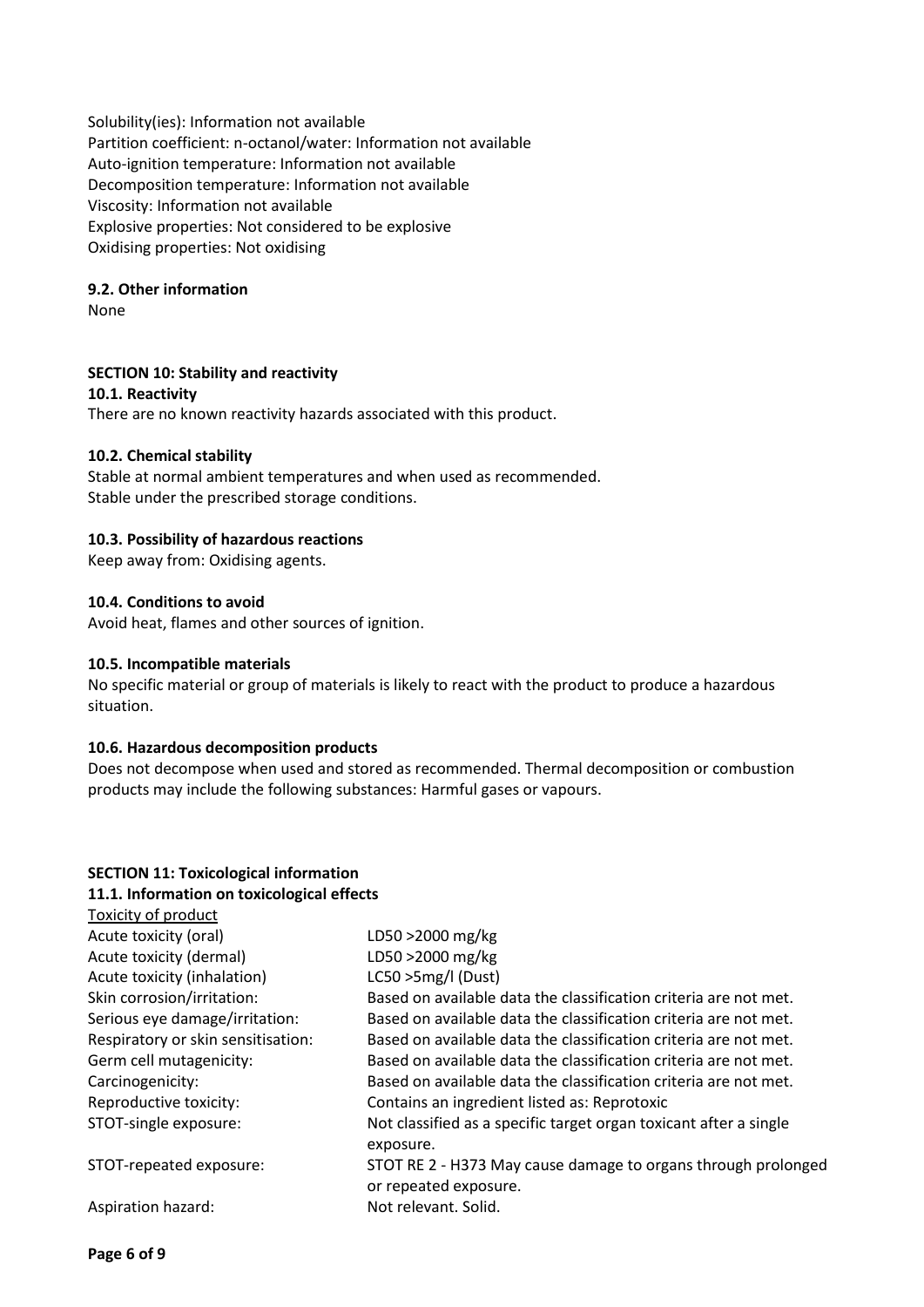General information The severity of the symptoms described will vary dependent on the concentration and the length of exposure. Inhalation Unlikely to be hazardous in normal use. Ingestion See section 4 - First Aid Skin contact **Prolonged contact may cause dryness of the skin.** Eye contact **No specific symptoms known.** Route of entry **Ingestion Inhalation Skin and/or eye contact** 

Toxicity of ingredients

**Denatonium Benzoate**  Oral (Rat) LD50 = 584 mg/kg

#### **Difenacoum**

Acute Oral ≤5mg/kg Acute Dermal ≤50mg/kg Acute Inhalation ≤0.05mg/kg (Commission Regulation 2016/1179)

# **SECTION 12: Ecological information**

**12.1. Toxicity**  Toxicity of product Not regarded as dangerous for the environment.

Toxicity of ingredients **Difenacoum**  Daphnia EC50/48Hr = 0.91 mg/l Rainbow trout LC50/96Hr = 0.042 mg/l

#### **12.2. Persistence and degradability**

The degradability of the product is not known.

#### **12.3. Bioaccumulative potential**

No data available on bioaccumulation.

#### **12.4. Mobility in soil**

No data available.

#### **12.5. Results of PBT and vPvB assessment**

No results available.

#### **12.6. Other adverse effects**

Toxic to mammals, including domesticated animals and birds if ingested. Exposure of non-target animals should be prevented.

#### **SECTION 13: Disposal considerations**

### **13.1. Waste treatment methods**

#### Disposal methods

This material and its container must be disposed of in a safe way.

Dispose of in accordance with applicable regional, national, and local laws and regulations. Dispose of Contaminated packaging as unused product unless fully cleaned.

Waste disposal key number from EWC is 20 01 19 (Pesticides)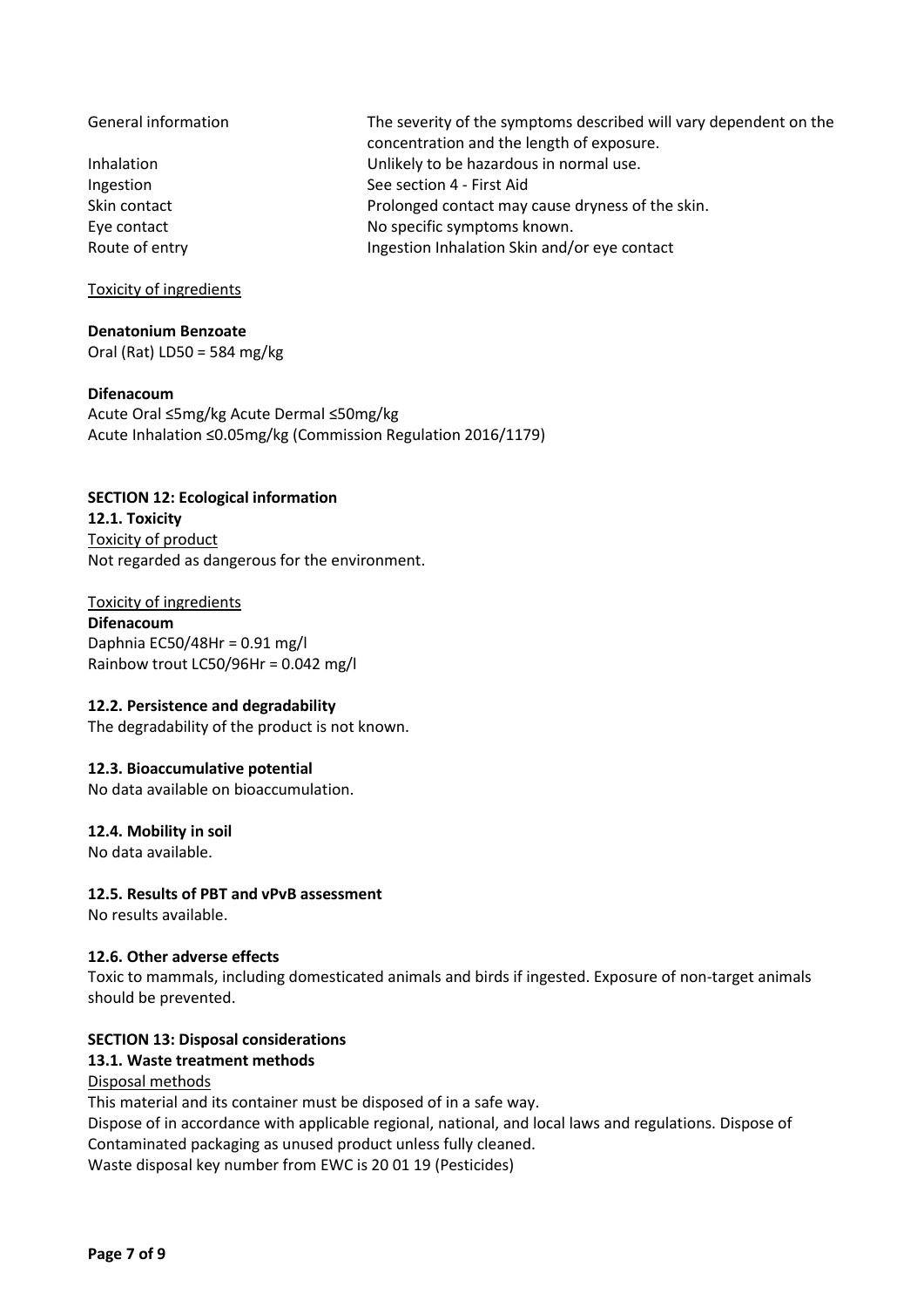**SECTION 14: Transport information 14.1. UN number**  Not applicable.

**14.2. UN proper shipping name**  Not applicable.

**14.3. Transport hazard class(es)**  Not applicable.

**14.4. Packing group**  Not applicable.

**14.5. Environmental hazards**  Not considered hazardous to the environment.

**14.6. Special precautions for user**

Not applicable.

**14.7. Transport in bulk according to Annex II of Marpol and the IBC Code**  Not applicable.

### **SECTION 15: Regulatory information**

#### **15.1. Safety, health and environmental regulations/legislation specific for the substance or mixture**

This substance is classified and labelled in accordance with Regulation (EC) 1272/2008 and Regulation (EC) No 1907/2006 of the European Parliament and of the Council of 18 December 2006 concerning the Registration, Evaluation, Authorisation and Restriction of Chemicals (REACH), establishing a European Chemicals Agency, amending Directive 1999/45/EC and repealing Council Regulation (EEC) No 793/93 and Commission Regulation (EC) No 1488/94 as well as Council Directive 76/769/EEC and Commission Directives 91/155/EEC, 93/67/EEC, 93/105/EC and 2000/21/EC, including amendments.

#### **15.2. Chemical safety assessment**

A Chemical Safety Assessment has not been carried out.

# **SECTION 16: Other information**

Abbreviations and acronyms

ADR: European Agreement concerning the International Carriage of Dangerous Goods by Road. ADN: European Agreement concerning the International Carriage of Dangerous Goods by Inland Waterways.

RID: European Agreement concerning the International Carriage of Dangerous Goods by Rail. IATA: International Air Transport Association.

ICAO-TI: Technical Instructions for the Safe Transport of Dangerous Goods by Air.

IMDG: International Maritime Dangerous Goods.

CAS: Chemical Abstracts Service.

ATE: Acute Toxicity Estimate.

LC<sub>50</sub>: Lethal Concentration to 50 % of a test population.

LD<sub>50</sub>: Lethal Dose to 50% of a test population (Median Lethal Dose).

EC<sub>50</sub>: 50% of maximal Effective Concentration.

PBT: Persistent, Bioaccumulative and Toxic substance.

vPvB: Very Persistent and Very Bioaccumulative.

STOT RE = Specific target organ toxicity-repeated exposure

**Page 8 of 9**